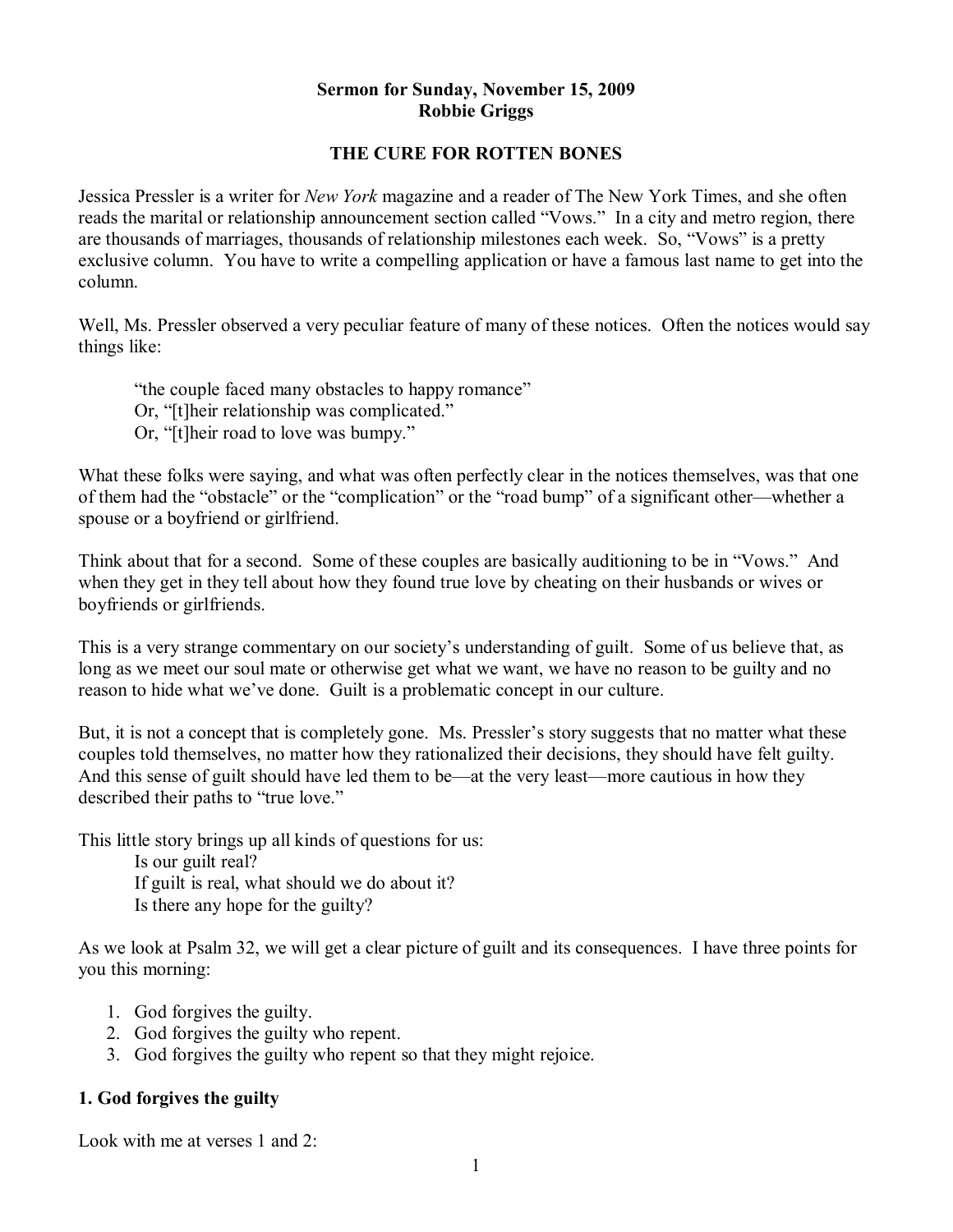Psalm 32:1 Of David. A maskil. Blessed is he whose **t**ransgressions are forgiven, whose sins are covered. <sup>2</sup> Blessed is the man whose sin the LORD does not count against him and in whose spirit is no deceit.

David's thesis is that the "happy person" is the forgiven person. Now, we might define the happy person a bit differently than this. We might say:

"Happy is the person who has a good job" Or, "Decent health" Or, "A good family" Or, "A good education" Or, "Good friends"

And I don't think the Bible would object to any one of these. But, the picture is incomplete without this Psalm. Our basic problem is not that we don't have enough money, or that our families are messed up, or that we lack the skills or education we need, or that we've been abandoned by our friends. These are all big problems. But they are really symptoms of a larger problem.

David twice calls the problem "sin" and once "transgression." These are our big enemies. How so?

Do a little thought experiment with me. Imagine if you will that you are the guest of a man who owns a large house and because he is generous and kind he allows many people to stay in his house for free. You are a guest, but you have no money, no family, no prospects for a job, no friends. You are completely dependent on the hospitality of the master of the house. Now then, imagine that the homeowner is a wise man who runs his house well with good and wise traditions and rules. What would your position be were you to rebel against the homeowner, flouting his generosity and ignoring the rules of his house? What if you sought to kick him out and run the house in his place?

We are guests in God's world. And everything that is good in the world comes from Him. Yet, we rebel against God and His ways. This is what the Bible calls sin. And, through sin, we throw God's world into chaos, and we risk losing our place in God's creation.

Yet, God forgives the guilty. David shows us this in three ways.

- · God "lifts our transgressions." We go beyond boundaries, placing ourselves in danger. Yet, God forgives. He removes.
- · God "covers our sin." He doesn't pretend it isn't there. He removes it from His sight, erasing it from memory. If God can't see it, it doesn't exist.
- God "doesn't count our sins against us." Sin is like a debt. But it is a debt that God cancels.

The "happy person" is the one who is forgiven by God.

# **2. God forgives the guilty who repent**

Look with me again, beginning in verse 3:

 $3$  When I kept silent, my bones wasted away through my groaning all day long.  $4$  For day and night your hand was heavy upon me; my strength was sapped as in the heat of summer. Selah <sup>5</sup>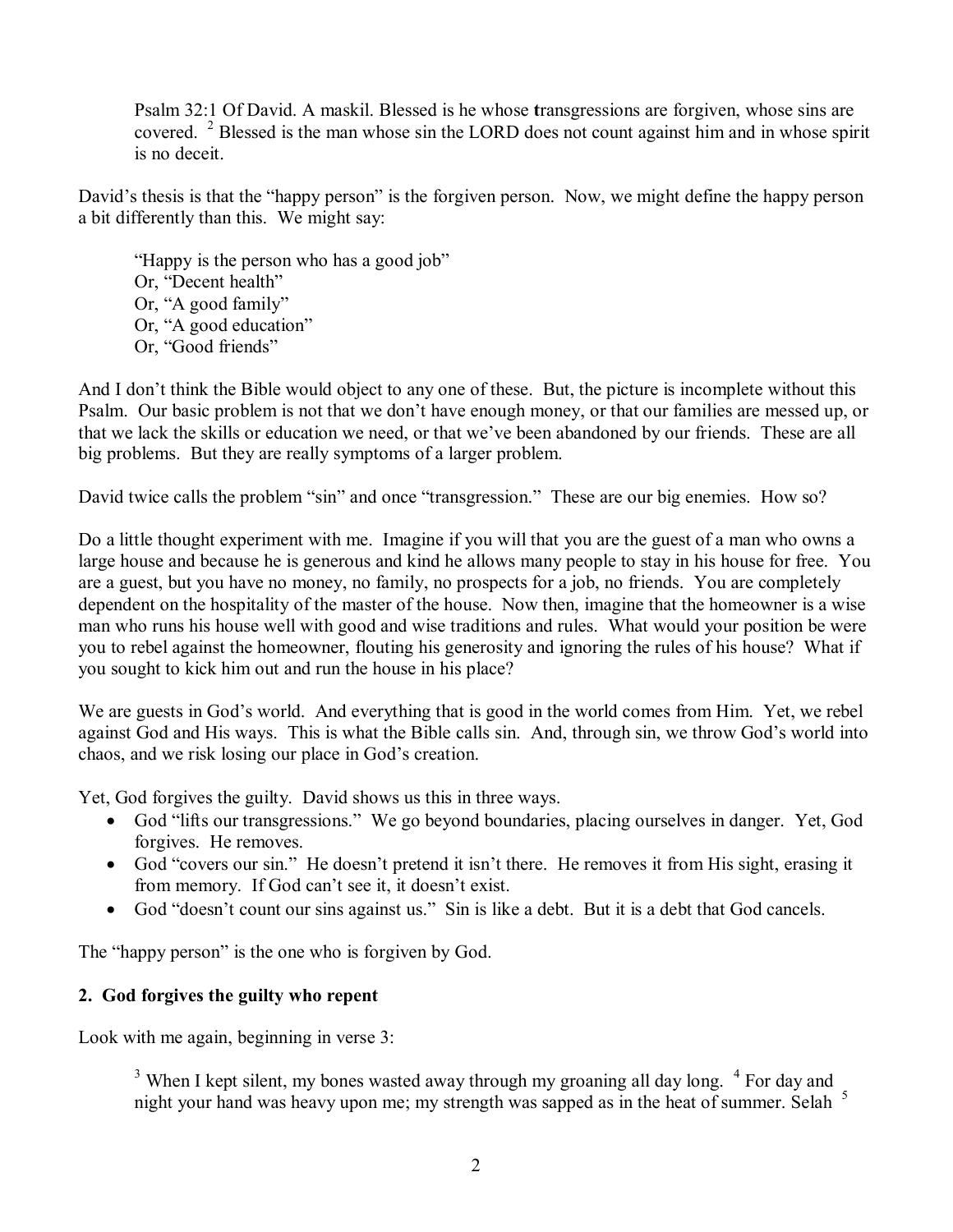Then I acknowledged my sin to you and did not cover up my iniquity. I said, "I will confess my transgressions to the LORD"-- and you forgave the guilt of my sin. Selah

David's thesis is that the happy person is the forgiven person. Now, he turns to his own experience. Because, as easy as it is to say that God forgives, it is much more difficult to experience his forgiveness.

The first challenge for us in experiencing God's forgiveness is that we would rather not face God. David says that he "kept silent." That is perfectly understandable, is it not?

When things are not right, we don't want to face it. A recent example for me is Peter's potty training. We were trying our best to help him with frequent potty breaks, treats, everything. Sometimes when I walk into a room, though, and he puts his hand up, before I even say anything and says, "Stop, daddy. I no poo poo. I no pee pee." Let me just say that the evidence in these cases is typically overwhelming.

We know what David's talking about here. When we do something that damages a relationship, we anticipate something of the pain of restoration. We know that it is going to cost us something emotionally to reconcile. We are going to have to admit what we've done. We're going to have to risk the sadness or the anger or the despair of the person we've damaged. So, it is much easier, at first, to keep silent, to pretend it never happened.

David kept silent, but it wasn't easy. The evidence was overwhelming. God was after him. David says that his bones rotted within him as God pursued him. God sought David out. He did not allow him to keep silent, but he afflicted his conscience, seeking to get him to deal with the breach in their relationship.

# **Two fold strategy for dealing with guilt without God: 1) deny guilt; 2) numb pain**

This is the aspect of forgiveness that we have the hardest time with. It hurts to be pursued by God. It is humbling to acknowledge fault. It is scary. We fear that, if we really acknowledge what we've done, we'll be rejected.

So, we keep silent. We hide. We are ingenious hiders. We hide by changing the subject. When someone challenges us on our sin, we say, "You're hurting my feelings. You just want to hurt me. You're judging me." Of course, only people who love us are willing to tell us hard truth, truth that hurts. Just because it hurts doesn't mean that it's unloving.

We hide by telling half-truths. We confess to part of what we've done, but we won't acknowledge all of it.

The ache of sin does not go away until you deal with it. Without repentance, our bones will continue to rot. You can numb the pain, but you can't get rid of it. We numb the pain with success—as though more and better will cover up our guilt. We numb the pain with drugs and alcohol and food and shopping and pornography and relationships. We tell ourselves, "If only I give myself to pleasure, to the things that make me feel good, then perhaps the pain will be bearable, perhaps it will go away."

But these things become problematic themselves. As we give ourselves to them, they satisfy less and less. They are like steroid shots to an injured athlete. You take the shot to numb the injury so that you can play, but you risk further damage to yourself because you cannot feel what is going on in your body. When the medication no longer works, you find that your soul is broken, unable to feel.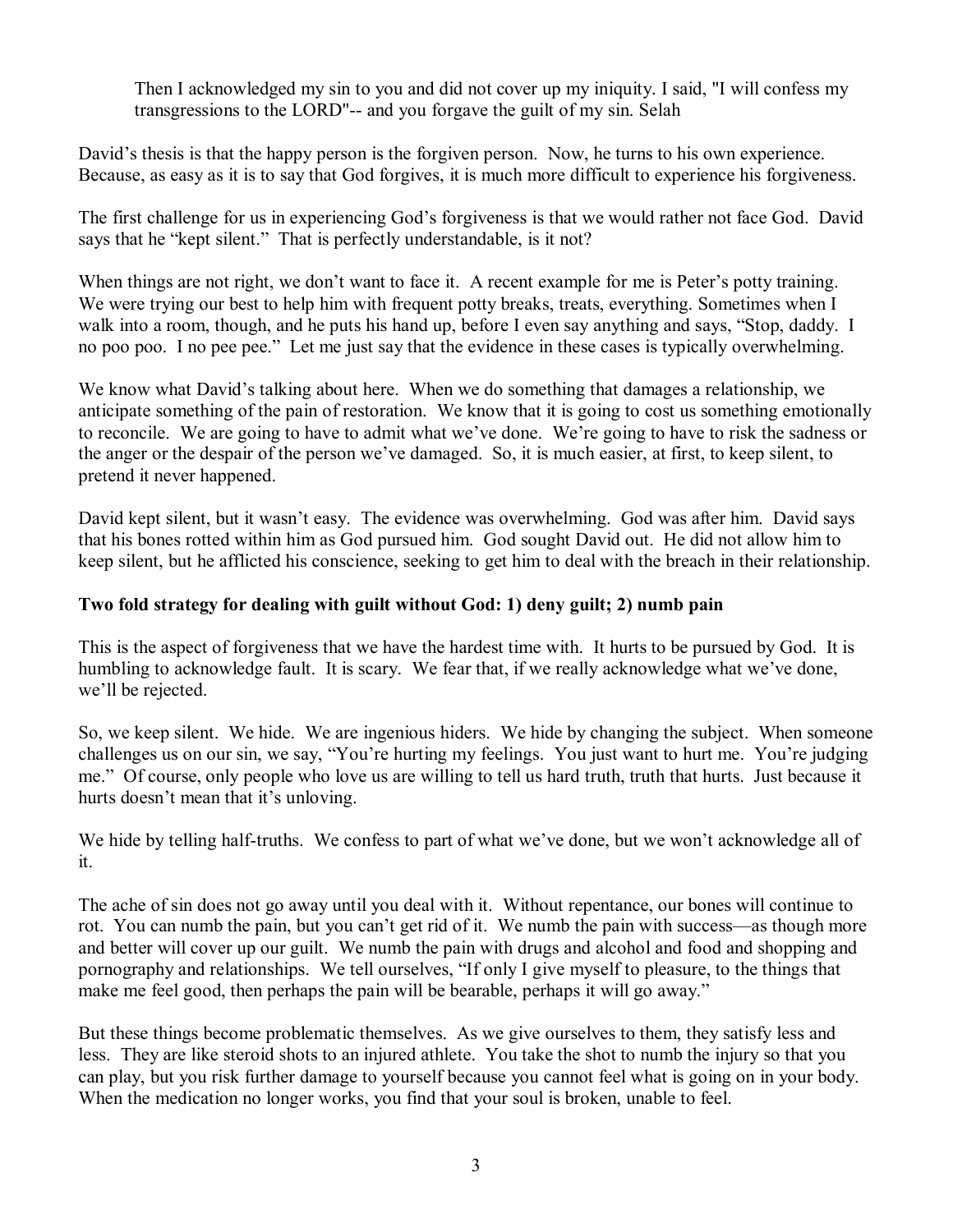David felt the pain because God, his true friend, pursued him. He kept silent. He tried to deny it. But, he couldn't, and so, finally, David confessed.

 $5$  Then I acknowledged my sin to you and did not cover up my iniquity. I said, "I will confess my transgressions to the LORD"-- and you forgave the guilt of my sin.

If you are guilty before God or before anyone else, repentance is the only cure for your rotting bones. Notice what David did:

- He acknowledged his sin. He stopped his silence. He stopped pretending that his guilt, his iniquity wasn't there.
- · He confessed his transgressions to the Lord.
- And God for gave his guilt.

Repentance requires the end of hiding, the end of half-truths, the end of changing the subject, the end of pain-management for your heart. It requires a frank acknowledgement of as much of the truth of our sin as we understand. If you are guilty before God or someone else, you must say clearly, "I have sinned." You must be specific and complete. Stop playing games. Stop pretending. Find relief and rest by acknowledging what you have done.

And the wonderful truth is that God will forgive you.

I have a sharp tongue and I grew up in a family full of people with sharp tongues. But my wife is sweet and gentle, as is her family…for the most part. So, on occasion Islice and dice my wife's heart with some cutting remark or sarcastic retort. I can see right now the faces she makes in response to me and my words. Two common ones: 1) wrinkled forehead, puffed out lips, sad face; 2) slightly squinted eyes, firm jaw, pursed lips, angry face. Now, these little episodes rarely last for more than a few seconds. And I can tell you why. In those brief seconds after I've sinned against my wife, I am miserable. I can see that, even if only in a slight way, I've damaged our relationship.

If you are miserable, if you know that you are guilty before God or before someone else in your life, stop hiding. Acknowledge what you've done. God will forgive you. There is no sin so great that God cannot utterly remove it. Remember, David wrote this psalm. David stole a man's wife, got her pregnant, and had the man killed. Then he kept silent for a whole year! God forgave this man. He will forgive you. Stop hiding. Acknowledge. Confess. Believe.

David strengthens this lesson in verses 6 and 7, when he writes:

<sup>6</sup> Therefore let everyone who is godly pray to you while you may be found; surely when the mighty waters rise, they will not reach him.  $\frac{7}{1}$  You are my hiding place; you will protect me from trouble and surround me with songs of deliverance.

That phrase "while you may be found" reminds us that now is the time to pray to God. Now is the time to deal with our sin. We do not know what the future holds. And, so, we should deal with God today.

Yet, David reminds us that, inevitably the future holds trouble for those who live in this fallen world. The mighty waters will rise. There will be times of trouble, and, ultimately, we must all face the day of our own death. But, for the one who trusts in the Lord, He is a hiding place, a protector. He surrounds His people, not with mourning and weeping, but with songs of deliverance.